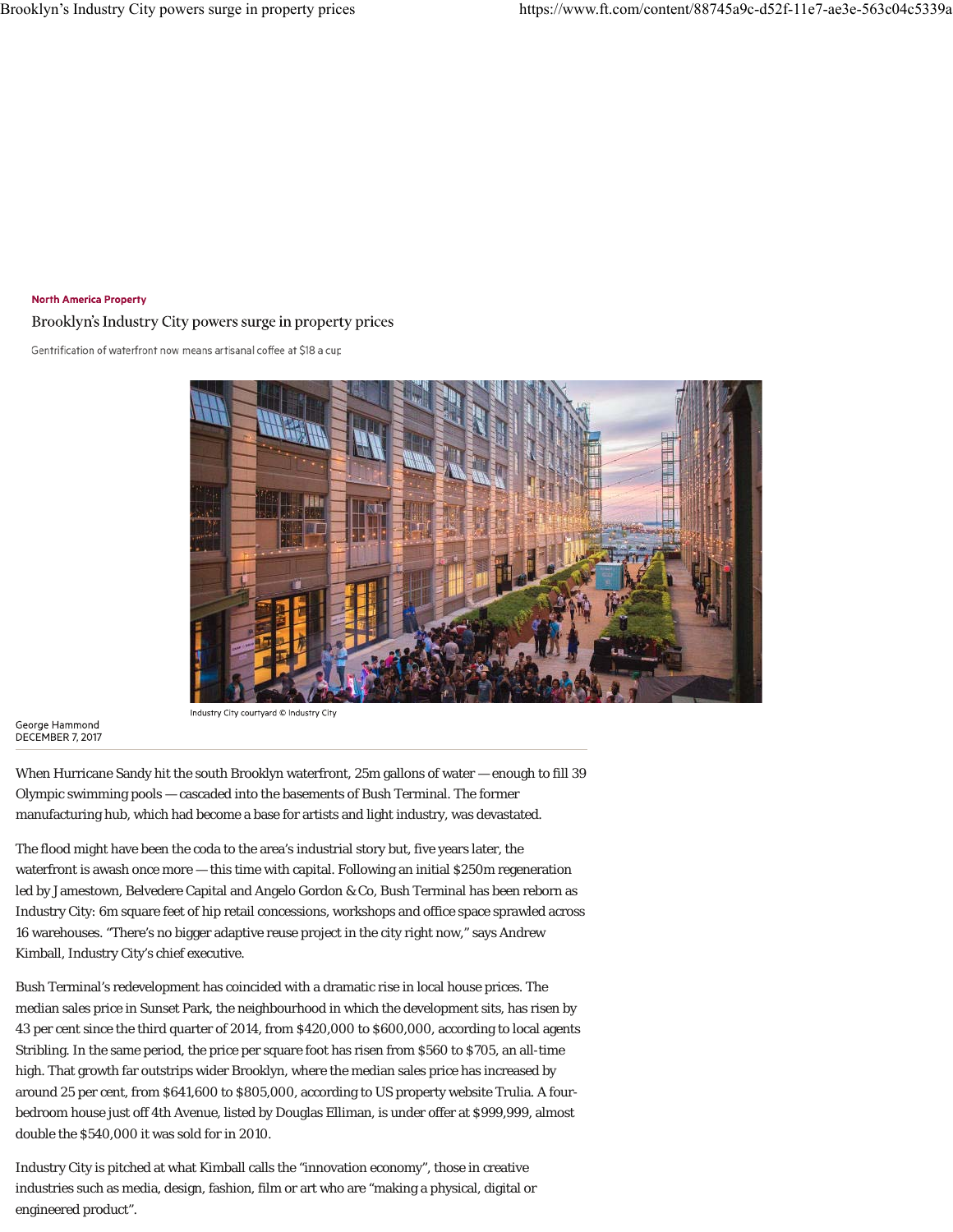

Brooklyn Flea at Industry City © Industry City

In the complex, visitors enjoy artisanal coffee from the Extraction Lab, which comes in at a scalding \$18 a cup; sample \$15 avocado burgers from Avocaderia — "the world's first avocado bar"; and peer through the glass at the tantalising production line of Li-Lac, New York's oldest chocolatier's latest outlet. A cavernous table-tennis gymnasium and a crazy golf course offer ample opportunities to relax.

Peter Bracichowicz, a broker with Corcoran Group real estate, believes that the upward trajectory of local prices has much to do with Industry City. "I noticed that around 10-20 per cent of buyers at my Open Houses are in some way associated with Industry City," he says. "Because of increased interest . . . in Sunset Park, the prices have gone substantially up."



Despite the increase, Sunset Park still represents good value against stock in more central areas of Brooklyn such as Park Slope, Williamsburg or Brooklyn Heights. There is a feeling among local agents that the market can maintain its trajectory, particularly with Industry City in negotiation with the city to "rezone" the land, which would enable the construction of two hotels and academic facilities.

Locally, there has been opposition to the expansion. Ryan Chavez, from Brooklyn community organisation Uprose, is scathing of what he calls "Industry City's stale vision of post-

industrial chic and artisanal consumption". The proposed re-zoning, in Chavez's view, "has sent shockwaves of real estate speculation throughout the neighbourhood". Kimball, who previously led the regeneration of the Brooklyn Navy Yard, is unmoved by the criticism. "There are always voices of opposition and concern when there is change in NYC," he says, "but we're feeling pretty good about the positive response we've received to date."

According to Gina Castellano, manager of Stribling's Brooklyn brokerage, the waterfront used to be desolate. "From 4th avenue down used to be dead." Now, she says, people are moving out from the city because "you can get a better house and more space [in Sunset Park] than Cobble Hill or Brooklyn Heights, and there are quality brownstones between 6th and 4th Avenue." Between 5th and 6th, a three-storey brownstone with seven bedrooms is on the market for \$1.4m with Elite Connect. When it last changed hands, 25 years ago, it sold for \$188,000.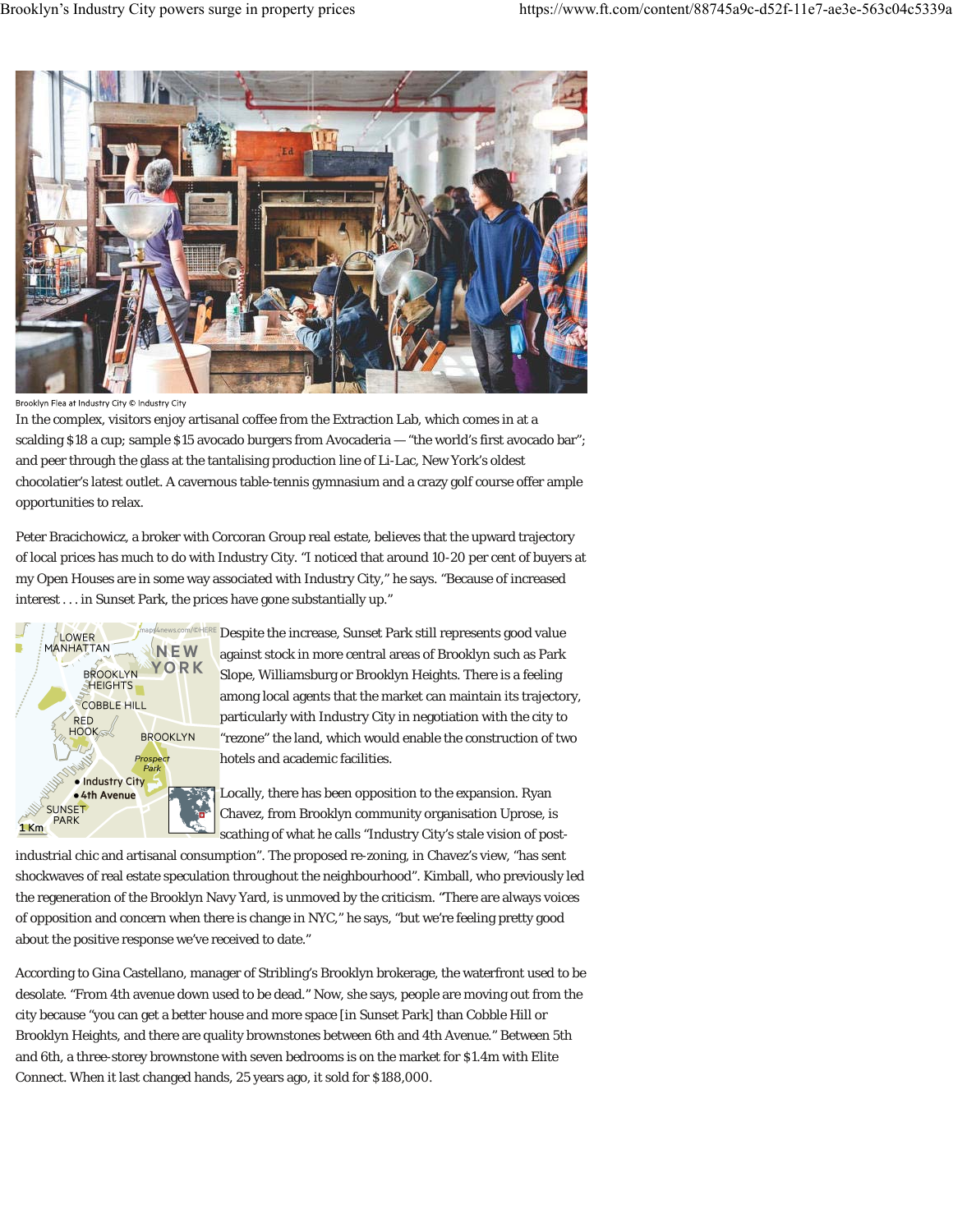

#### Seven-bedroom house, \$1.4m © Michael Jin

One business tempted to the area is Maglia Rosa, a custom bicycle shop and café which opened in Industry City in August. In the shop, handmade frames hang from the walls, and a vending machine offers spare inner tubes and puncture repair kits. The proprietor, Manuel Mainardi, cites relative value, community and authenticity as the neighbourhood's main draws. "The area is spectacular, it's virgin, there is very little around. It's industrial, it has something old that's been lost elsewhere in New York."

The same month that Maglia Rosa opened its doors, Lonely Planet named Sunset Park among the world's 10 "coolest neighbourhoods". "The success of art and commerce behemoth Industry City has shone a light on to one of Brooklyn's most exciting under-the-radar neighbourhoods," said the guide.

As well as light, Industry City has brought heat: "Prices are soaring," says Mainardi. "It's still an authentic place, which will change soon."

## Buying guide

- A 20,000 sq ft Japanese food hall is opening next spring at Industry City, to rival established Manhattan food halls Eataly and Le District
- Scandinavian immigrants to Sunset Park established the city's first housing cooperative in 1916. Today, roughly three-quarters of New York's apartments are in coop buildings
- $\bullet$ Subway journeys to Manhattan's financial district from 36th Street station take 30 minutes and will not be affected by the closure of the L train line in January 2019

## What you can buy for  $\dots$

**\$500,00** A two-bedroom apartment in a co-op